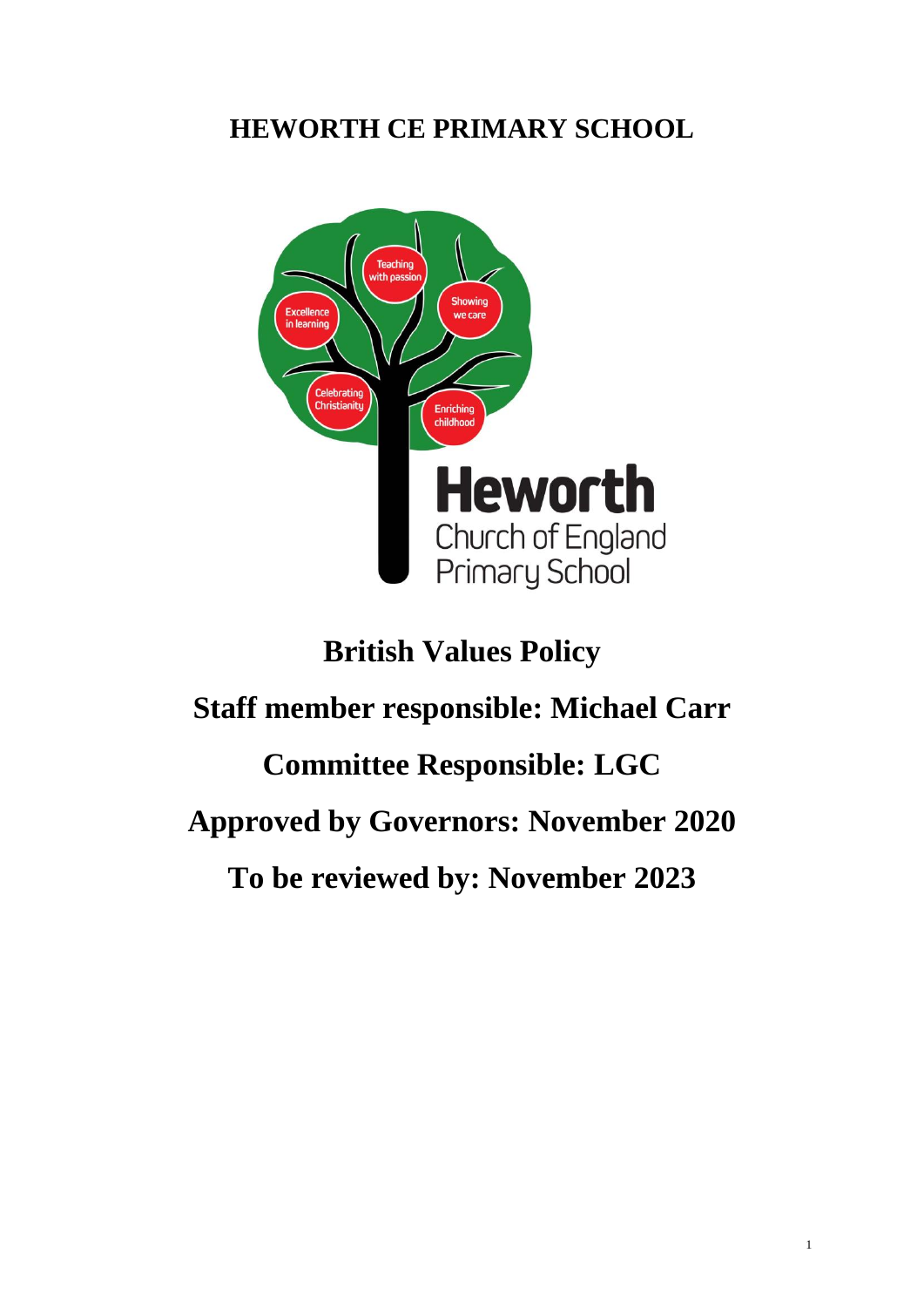At Heworth Primary School we believe that every one of our children is a **unique gift from God** and that we should support them as they learn to **live, flourish** and **behave** in a modern and diverse society.

Our mission:

#### *'To help each child flourish as we believe they are all unique and a gift from God'*

This is rooted in our belief that Jesus came so that everyone can *flourish* and have *'life in all its fullness'*. At Heworth we want all children to have a full life and know how precious, wonderful and unique they are.

*'I have come in order that you might have life—life in all its fullness.'* (John 10v10b)

### *'I praise you because I am wonderfully made.'*  (Psalm 139v14a)

As a Church of England School, British Values are entwined in our ethos and Christian values. However British Values are also promoted within themed school assemblies, PSHE and RE lessons.

As a Church of England School, British Values are entwined in our ethos and Christian values. However British Values are also promoted within themed school assemblies, PSHE and RE lessons.

Legal framework

## **This policy takes into account the following legislation and guidance including, but not limited to, the:**

- Equality Act 2010
- Counter-Terrorism and Security Act 2015
- Ofsted (2015) School Inspection Handbook
- DfE (2014) Improving the spiritual, moral, social and cultural (SMSC) development of pupils: supplementary information

## **This policy will be implemented in conjunction with the school's Behaviour and Anti-bullying Policy.**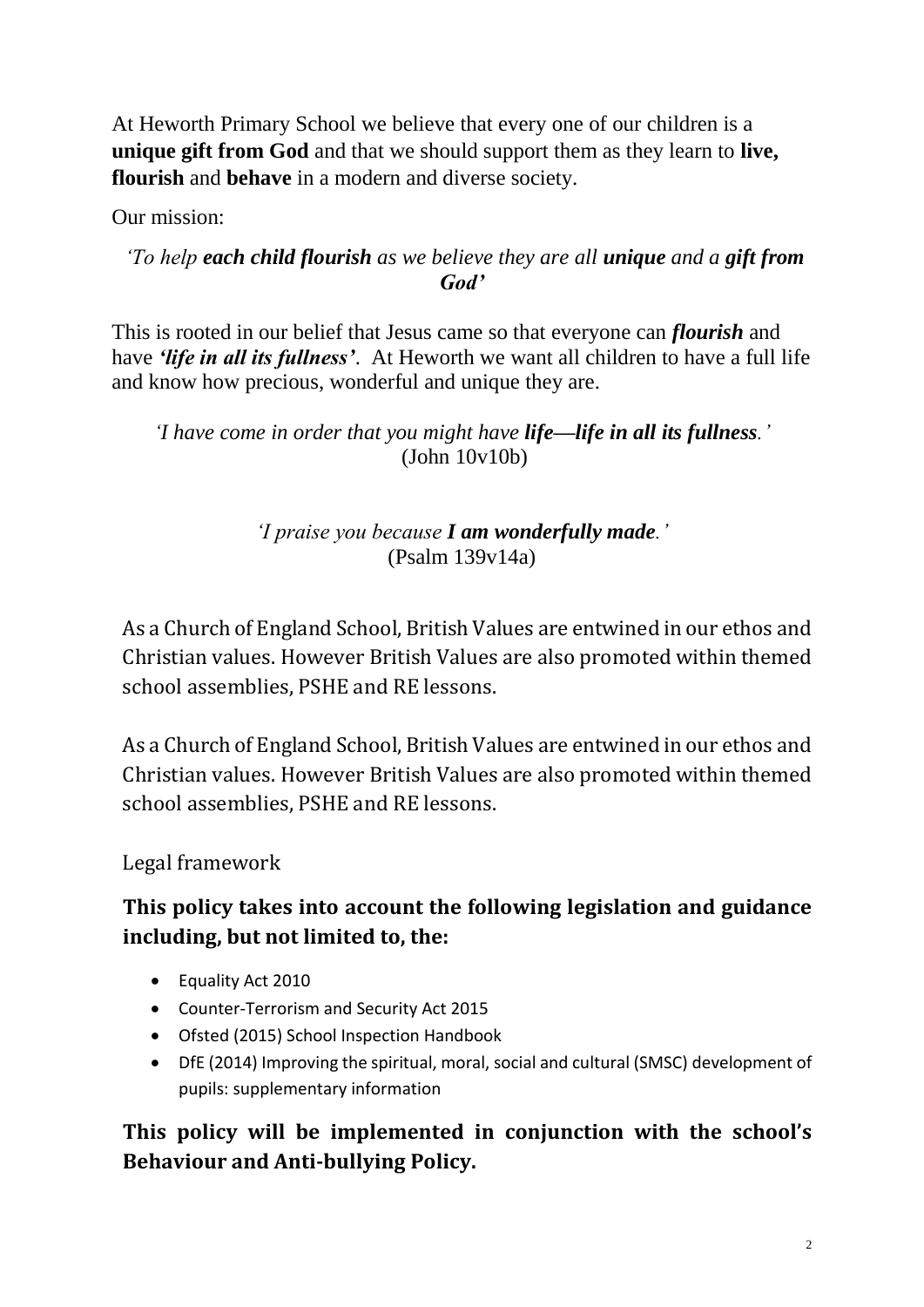**Roles and responsibilities**

- **1 The Governors are responsible for writing and monitoring the implementation of the British Values policy.**
- **2 The Headteacher will ensure that all teachers and staff are aware of the requirement to uphold British values through the methods outlined in this policy, and will ensure that the appropriate procedures are in place to carry out these methods.**
- **3 Teachers and support staff will ensure that their lessons are inclusive of, and sensitive to, the fundamental British values.**
- **4 Pupils are expected to treat each other and staff with respect, in line with the school's Behavioural Policy.**
- **5 While on school property, parents are expected to treat pupils, other parents and school staff with respect and to support pupils in upholding the values described in this policy.**

Aims and objectives

- **Through our policy and procedures, we aim to ensure that our pupils develop an understanding of:**
- **Democracy - An understanding of how individuals can influence decision-making through the democratic process.**
- **Rule of Law - An appreciation that rules of law protect individuals and are essential for their wellbeing and safety.**
- **Liberty, Mutual Respect and Tolerance - An acceptance that people having different faiths or beliefs to oneself (or having none) should be accepted and tolerated, and should not be the cause of prejudicial or discriminatory behaviour; and an understanding of the importance of identifying and combatting discrimination and bullying behaviour.**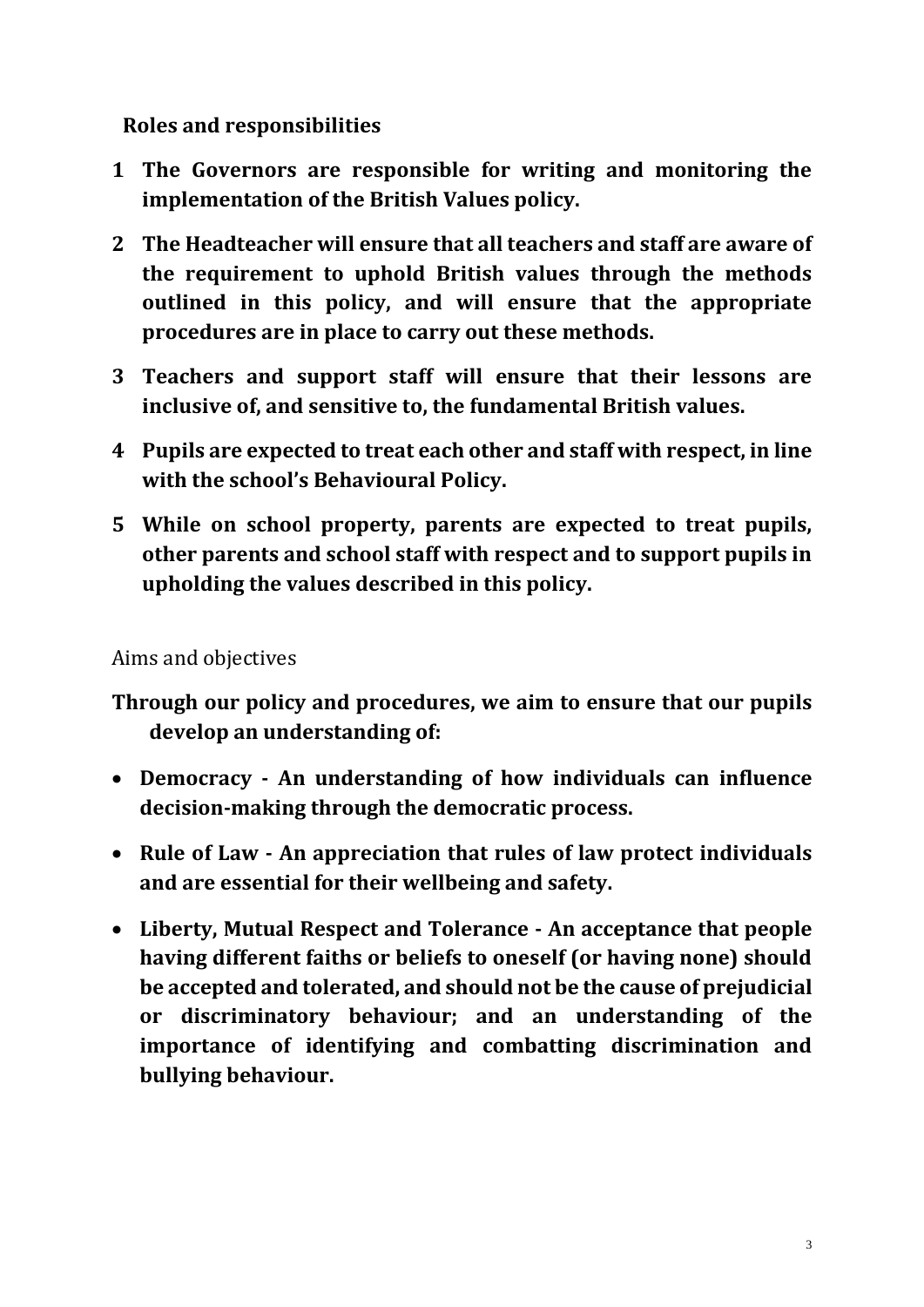## **The way in which the school promotes these values is detailed below:**

#### Democracy

- **At Heworth Primary School, pupils have numerous opportunities to have their views heard through classroom discussion and the pupil-elected school council.**
- **Our pupils are encouraged to have an input into what and how they learn to instil an understanding of democracy for their future.**

#### **The rule of law**

- **School rules are clearly posted in each classroom and consistent strategies are in place for the occasions when behaviour falls short of expectations. Please refer to the Behaviour Policy for more details.**
- **Regular school assemblies look at and discuss the school values to ensure they remain embedded in the school culture.**
- **Pupils are taught these values and the reasons behind laws, whether they govern the class, the school or the country, that are essential for their well-being and safety. Pupils are allowed healthy debate in class on the matter to encourage recognition of the importance of the law.**

Individual liberty

- **At Heworth Primary School, a safe and supportive environment is fostered, where pupils are actively encouraged to make choices. Whether it is choosing a challenging task or an extra-curricular club, pupils have the freedom to base their choices on their interests.**
- **Pupils are taught about their rights and personal freedoms, and are encouraged and advised on how to exercise these safely, for instance through teaching on e-safety.**

Mutual respect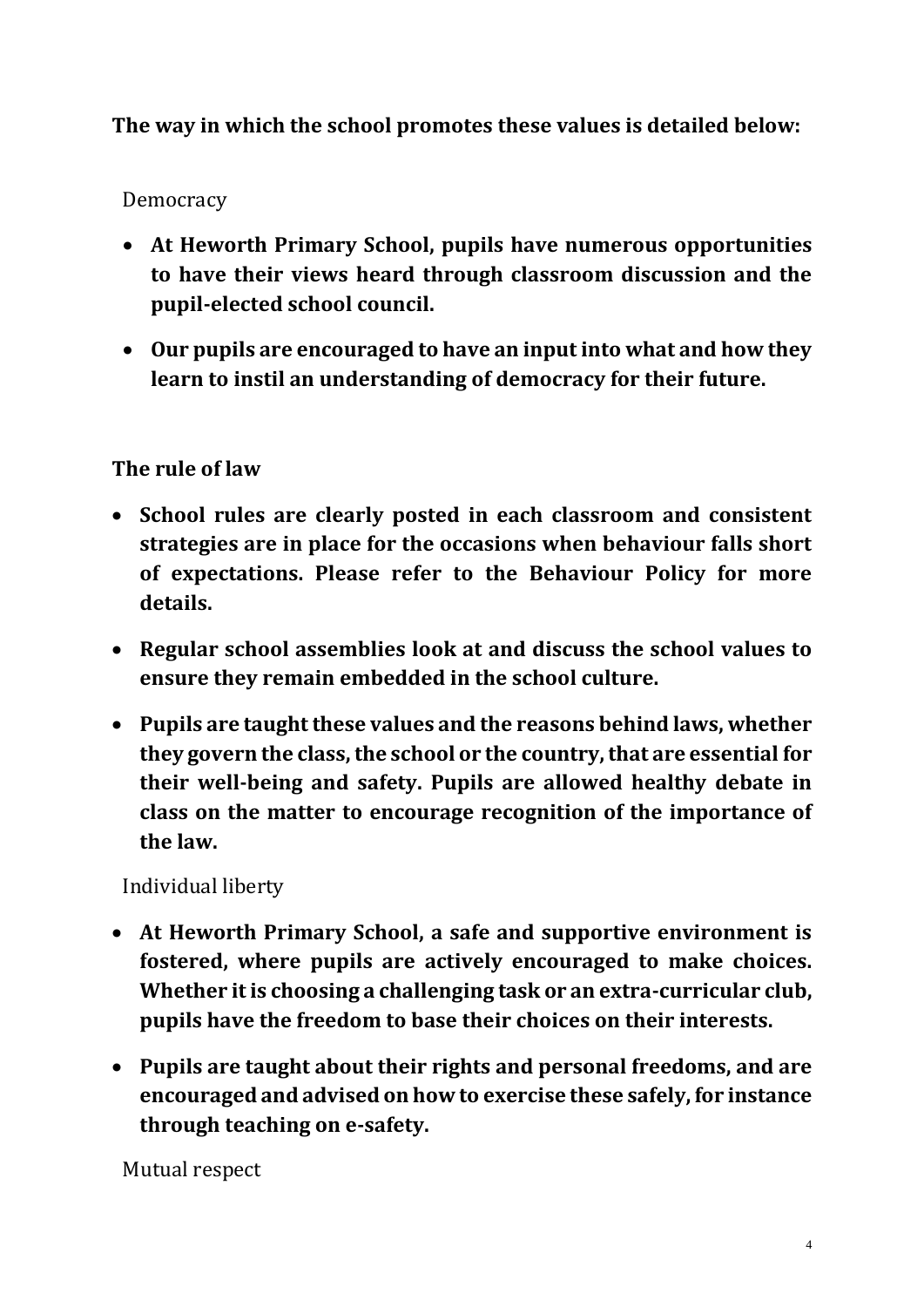- **Respect forms a core pillar of Heworth's ethos. Pupils are treated with respect and learn to treat each other and all members of staff with respect. The school values of forgiveness, trust and compassion reflect this.**
- **This is reinforced through our Behavioural Policy and wall displays throughout the school promoting school values.**
- **The school undertakes a number of activities with different charities throughout the school year and this further broadens the childrens' outlook.**

Respect of those of different faiths and beliefs

- **The school acknowledges that respect is achieved through pupils' knowledge and understanding of their place in a culturally-diverse society and the opportunity for pupils to experience such diversity.**
- **Throughout the year, assemblies are held focussing on bullying, with reference to prejudice-based bullying, and discussion is encouraged.**
- **Respect of those of different faiths and beliefs is supported by the RE and PSHE curriculum as well as visits from members of different faith communities.**
- **The school encourages its pupils from different faiths or religions to share their knowledge with their peers to enhance their learning.**
- **The school understands the importance of promoting British values through a comprehensive and unprejudiced curriculum.**

Challenging views at odds with British values

**The school will challenge opinions and behaviour, demonstrated that is at odds with British values.**